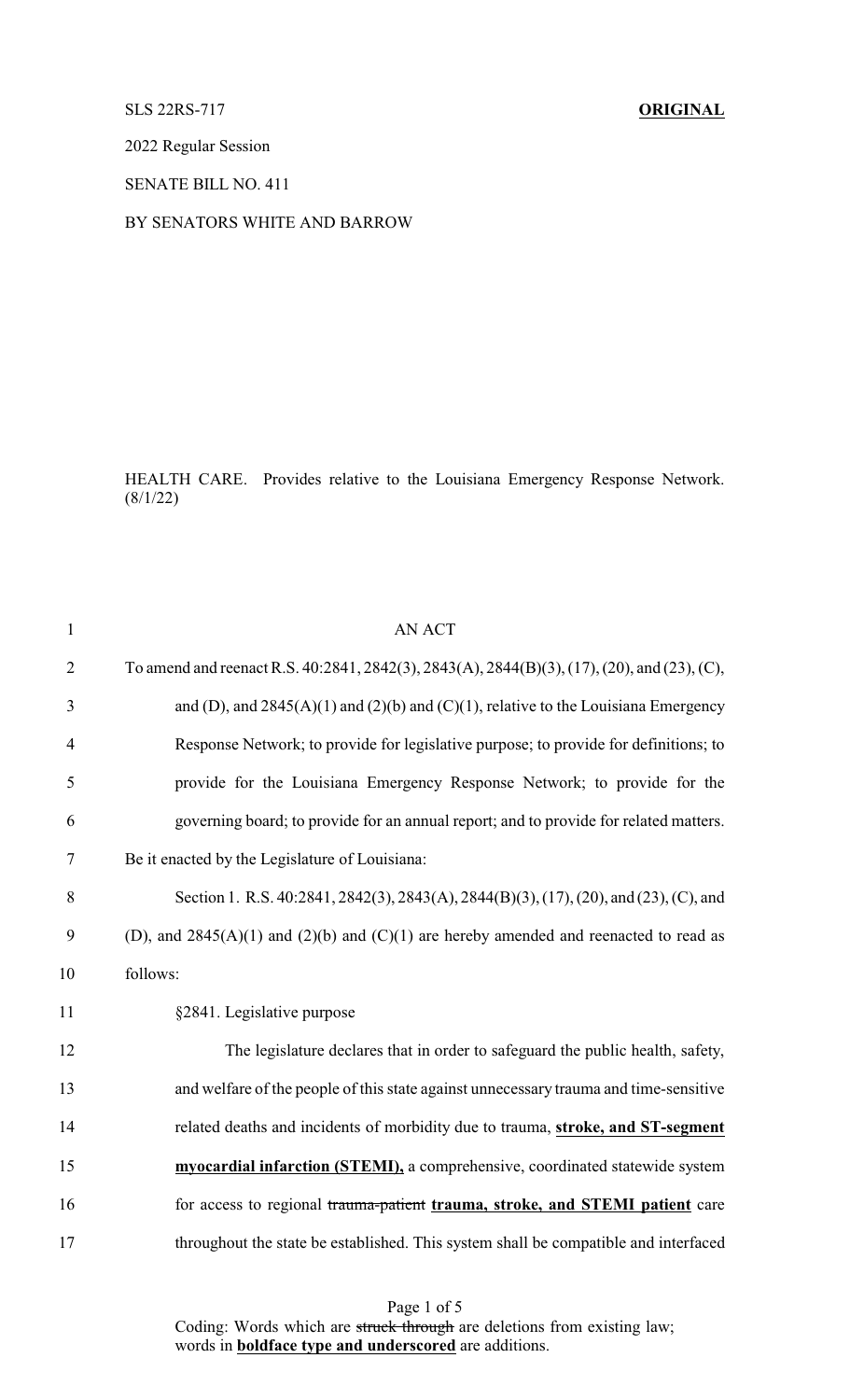| $\mathbf{1}$   | with the Governor's Office of Homeland Security and Emergency Preparedness.              |
|----------------|------------------------------------------------------------------------------------------|
| $\overline{2}$ | §2842. Definitions                                                                       |
| 3              | As used in this Chapter the following terms shall have the following                     |
| $\overline{4}$ | meanings:                                                                                |
| 5              | $\ast$<br>$\ast$<br>$\ast$                                                               |
| 6              | (3) "Louisiana Emergency Response Network" (LERN) means the statewide                    |
| 7              | system of regional trauma-patient trauma, stroke, and STEMI patient care that is         |
| 8              | an organized, seamless, coordinated effort among each component of care including        |
| 9              | pre-hospital, acute care, post-acute care, rehabilitation, and injury prevention in a    |
| 10             | defined geographic area which provides access to local health systems for time-          |
| 11             | sensitive patient care treatment and is integrated with local public health systems and  |
| 12             | the Governor's Office of Homeland Security and Emergency Preparedness.                   |
| 13             | $\ast$<br>$\ast$<br>$\ast$                                                               |
| 14             | §2843. Louisiana Emergency Response Network; creation; domicile                          |
| 15             | A. The Louisiana Emergency Response Network is hereby created as a                       |
| 16             | network which, through its board, shall direct the efforts to decrease trauma-related    |
| 17             | trauma, stroke, and STEMI-related deaths and incidents of morbidity and                  |
| 18             | mortality due to trauma, stroke, and STEMI in Louisiana. By maximizing the               |
| 19             | integrated delivery of optimal resources for patients who ultimately need acute          |
| 20             | trauma, stroke, and STEMI care, the network shall address the daily demands of           |
| 21             | trauma, stroke, and STEMI care and form the basis for disaster preparedness. The         |
| 22             | resources required for each component of the system shall be clearly identified,         |
| 23             | deployed, and studied to ensure that all injured patients gain access to the appropriate |
| 24             | level of care in a timely, coordinated, and cost-effective manner.                       |
| 25             | $\ast$<br>$\ast$<br>$\ast$                                                               |
| 26             | §2844. Governing board; membership, appointment, terms, compensation, vacancies          |
| 27             | $\ast$<br>$\ast$<br>$\ast$                                                               |
| 28             | B. The network shall be governed by a board of twenty-nine members which                 |
| 29             | shall include:                                                                           |

Page 2 of 5 Coding: Words which are struck through are deletions from existing law; words in **boldface type and underscored** are additions.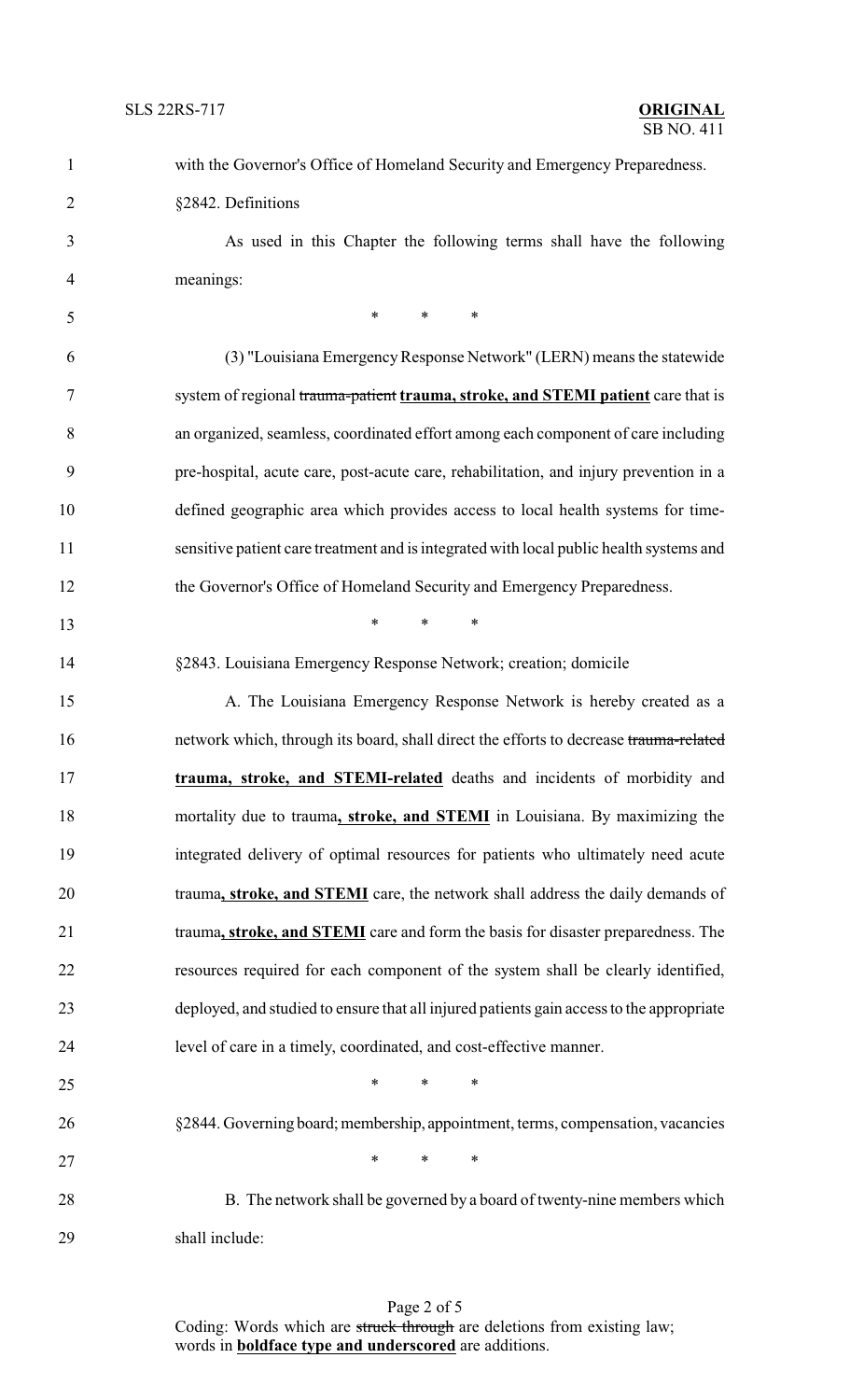| $\mathbf{1}$   | *<br>∗<br>∗                                                                                        |
|----------------|----------------------------------------------------------------------------------------------------|
| $\overline{2}$ | (3) One member from nominees submitted by the Metropolitan Hospital                                |
| 3              | Council of New Orleans Louisiana Hospital Association to represent hospitals with                  |
| 4              | one hundred beds or more.                                                                          |
| 5              | $*$ $*$<br>$\ast$<br>∗                                                                             |
| 6              | (17) One 211 member of the Louisiana Alliance of Information and Referral                          |
| 7              | Systems. One member who is an EMS practitioner from a list of nominees                             |
| 8              | submitted by the Louisiana Association of Nationally Registered Emergency                          |
| 9              | <b>Medical Technicians (LANREMT).</b>                                                              |
| 10             | *<br>$\ast$<br>∗                                                                                   |
| 11             | (20) One member of the Louisiana Hospital Association rehabilitation                               |
| 12             | constituency group to represent hospitals providing rehabilitation services.                       |
| 13             | *<br>*<br>$\ast$                                                                                   |
| 14             | (23) One medical director of an emergency medical services agency from                             |
| 15             | nominees submitted by the Louisiana Association of EMS Physicians Chapter of                       |
| 16             | the National Association of EMS Physicians (NAEMSP).                                               |
| 17             | $\sim$                                                                                             |
| 18             | $C_{\cdot}(1)$ The Except as provided in Paragraphs (B)(15) and (16) of this                       |
| 19             | <b>Section</b> , members listed in Paragraphs $(B)(1)$ through $(14)$ and $(17)$ through $(24)$ of |
| 20             | this Section shall be appointed by the governor from a list of qualified candidates                |
| 21             | nominated by the respective organizations. Each organization shall submit a list                   |
| 22             | of at least four nominees to the governor.                                                         |
| 23             | $(2)$ The organizations listed in Paragraphs $(B)(1)$ through $(14)$ and $(17)$                    |
| 24             | through (24) of this Section shall each submit a list of at least four nominees for the            |
| 25             | respective board position to the governor.                                                         |
| 26             | $(3)$ The members listed in Paragraphs $(B)(15)$ and $(16)$ of this Section shall                  |
| 27             | be appointed by the speaker of the House of Representatives and the president of the               |
| 28             | Senate, respectively.                                                                              |
| 29             | D. All members of the board shall serve terms of three years., except for                          |

Page 3 of 5 Coding: Words which are struck through are deletions from existing law; words in **boldface type and underscored** are additions.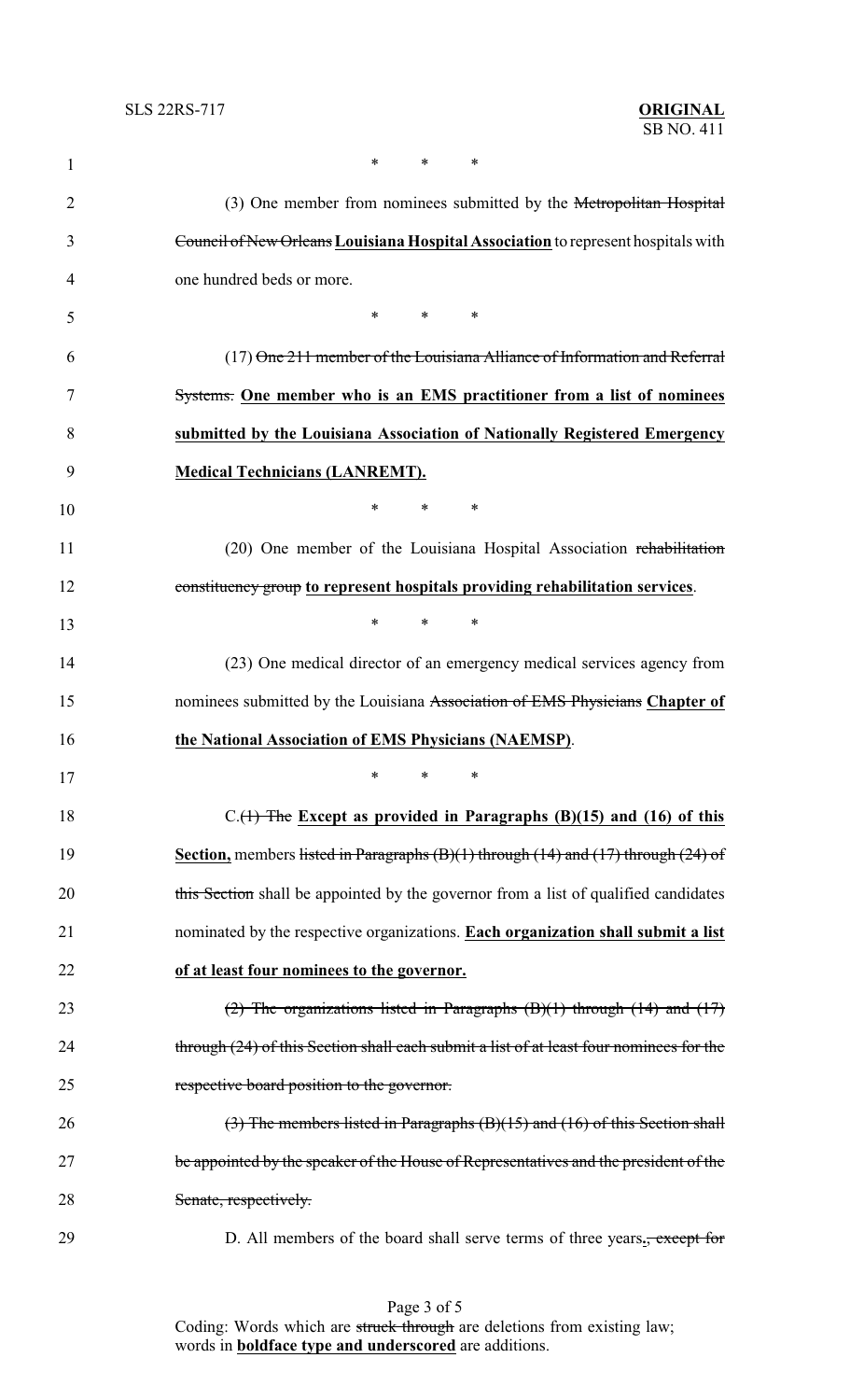| $\mathbf{1}$   | initial terms beginning on the effective date of this Chapter, and determined by lot    |
|----------------|-----------------------------------------------------------------------------------------|
| $\overline{2}$ | at the first meeting of the board as follows:                                           |
| 3              | $(1)$ Six shall serve until July 1, 2005.                                               |
| 4              | $(2)$ Seven shall serve until July 1, 2006.                                             |
| 5              | $(3)$ Seven shall serve until July 1, 2007.                                             |
| 6              | $\ast$<br>$\ast$<br>∗                                                                   |
| 7              | §2845. Board; functions, powers, and duties                                             |
| 8              | A. The board shall:                                                                     |
| 9              | (1) Establish and maintain a statewide trauma system that shall include a               |
| 10             | centralized communication center for resource coordination of medical capabilities      |
| 11             | for participating trauma centers, as defined by R.S. $40:2171$ , participating stroke   |
| 12             | and STEMI centers, as defined by rule, and emergency medical services.                  |
| 13             | (2) Provide for implementation of a network and plan designed to achieve:               |
| 14             | $\ast$<br>∗<br>∗                                                                        |
| 15             | (b) A reduction in the number and severity of disabilities caused by trauma,            |
| 16             | stroke, and STEMI.                                                                      |
| 17             | $\ast$ $\cdots$<br>$\ast$ . The set of $\ast$<br>∗                                      |
| 18             | C.(1) The board shall submit an annual written report to the Senate and                 |
| 19             | House committees on health and welfare at least thirty days prior to each regular       |
| 20             | session. The report shall include a summary of the data relevant to the goals set forth |
| 21             | in Paragraph $(A)(2)$ of this Section and all other information relevant to             |
| 22             | trauma-patient trauma, stroke, and STEMI patient care and its delivery in               |
| 23             | Louisiana through the network.                                                          |
| 24             | ∗<br>$\ast$<br>∗                                                                        |

The original instrument and the following digest, which constitutes no part of the legislative instrument, were prepared by Brandi Cannon.

SB 411 Original 2022 Regular Session White

DIGEST

Present law provides for the Louisiana Emergency Response Network (LERN), a comprehensive, coordinated statewide system for access to regional trauma-patient care throughout the state. Present law further provides for the system to be compatible and

Page 4 of 5

Coding: Words which are struck through are deletions from existing law; words in **boldface type and underscored** are additions.